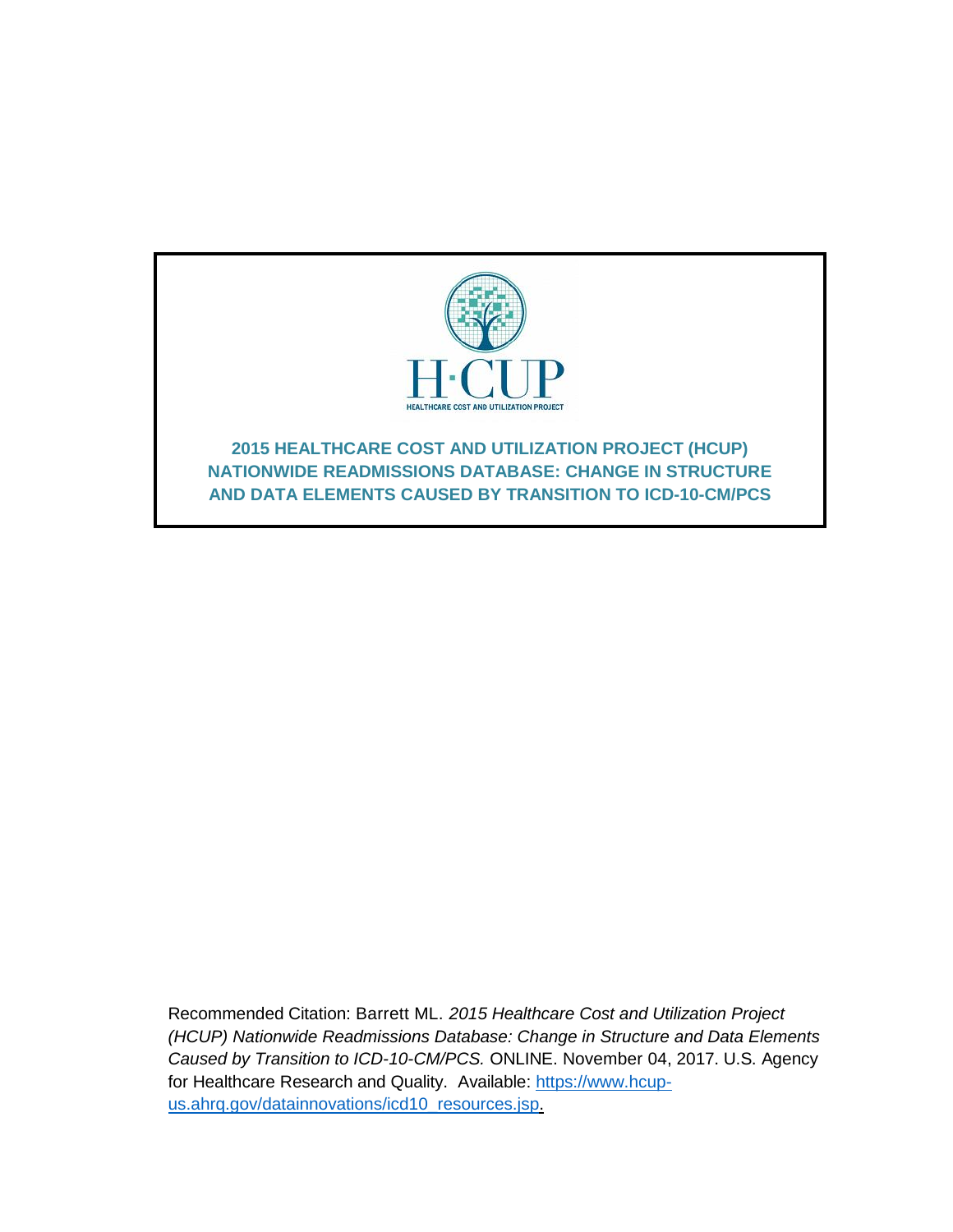## **TABLE OF CONTENTS**

| Data Elements in the 2015 NRD Related to ICD-9-CM and ICD-10-CM/PCS Codes  3             |  |
|------------------------------------------------------------------------------------------|--|
|                                                                                          |  |
| Resources for Using Administrative Data with ICD-10-CM/PCS Diagnosis and Procedure Codes |  |

# **TABLE OF TABLES**

| Table 1. Names of Data Elements Based on Diagnosis and Procedure Codes in the Diagnosis |  |
|-----------------------------------------------------------------------------------------|--|
| and Procedure Groups Files, Q1-Q3 with ICD-9-CM Codes and Q4 with ICD-10-CM/PCS         |  |
|                                                                                         |  |
| Table 2. Names of Data Elements Based on Diagnoses and Procedure Codes in the Disease   |  |
| Severity Measures Files, Q1-Q3 with ICD-9-CM Codes and Q4 with ICD-10-CM/PCS Codes  6   |  |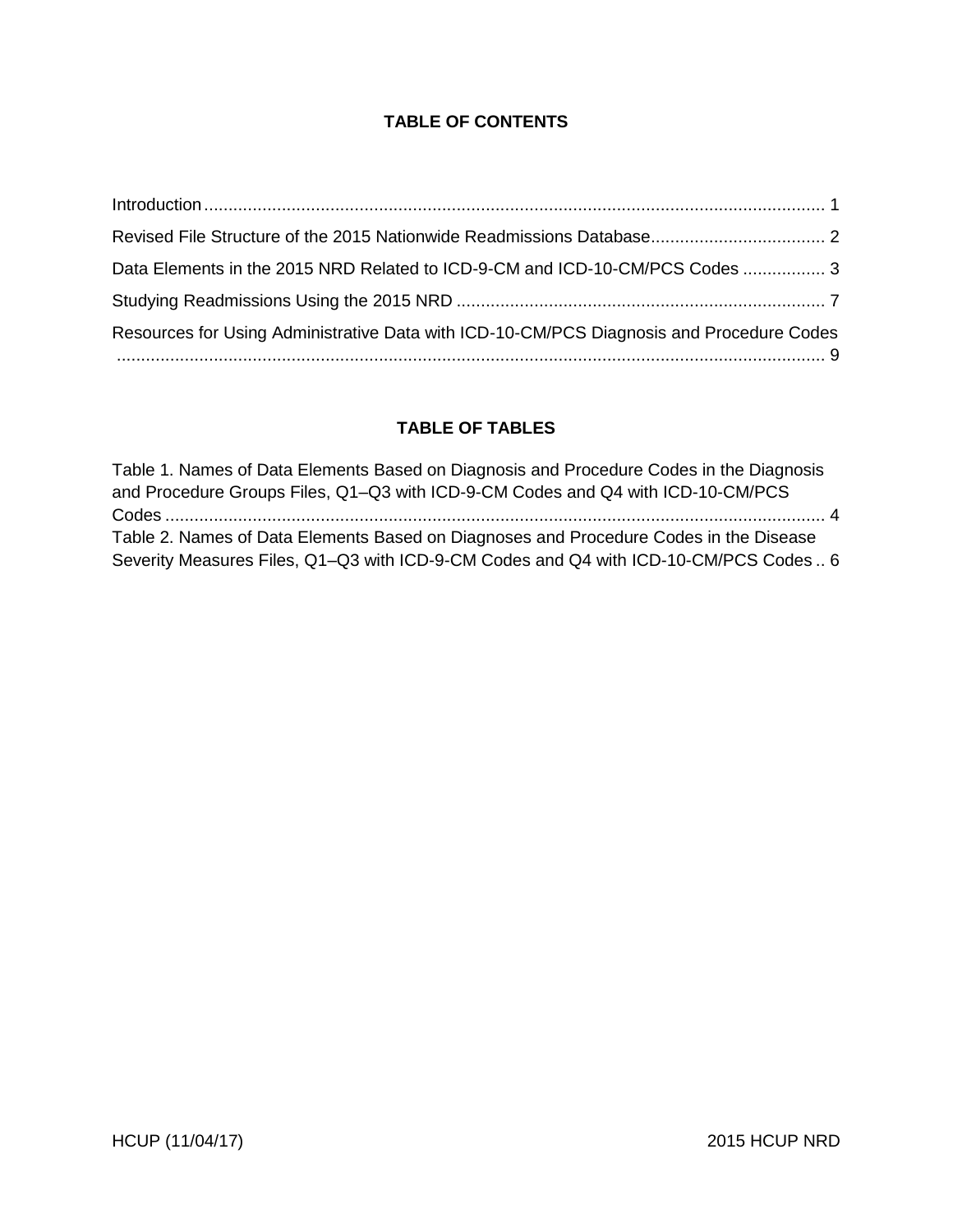## <span id="page-2-0"></span>**INTRODUCTION**

This document provides an overview of how the Healthcare Cost and Utilization Project (HCUP) 2015 Nationwide Readmissions Database (NRD) has changed in file structure as a result of the introduction of ICD-10-CM/PCS.<sup>1</sup> On October 1, 2015, the United States transitioned from using ICD-9-CM to ICD-10-CM/PCS code sets for reporting clinical diagnoses and inpatient procedures. ICD-10-CM/PCS consists of two parts:

- ICD-10-CM: diagnosis coding on inpatient and outpatient data
- ICD-10-PCS: procedure coding on inpatient data.

The NRD is a database of all-payer hospital inpatient stays that can be used to generate national estimates of readmissions. Outcomes of interest include national readmission rates, reasons for returning to the hospital for care, and the hospital costs for discharges with and without readmissions. The NRD data files are annual, calendar-year files. The introduction of ICD-10-CM/PCS on October 1 means that the 2015 NRD includes a combination of codes:

- Nine months of the data with ICD-9-CM codes (January 1, 2015 to September 30, 2015)
- Three months of data with ICD-10-CM/PCS codes (October 1, 2015 to December 31, 2015).

To alert users to this change in the ICD coding scheme, the file structure of the 2015 NRD differs from the annual files for other data years. In the 2015 NRD, the first three quarters of data (with ICD-9-CM codes) are stored separately from the fourth quarter of data (with ICD-10- CM/PCS codes). In addition, the names of diagnosis- and procedure-related data elements under ICD-10-CM/PCS have been changed to identify the coding scheme. **Data elements based on the HCUP Tools that are derived from ICD-10-CM/PCS codes are not included in the fourth quarter data, but a beta version of the programs to assign the HCUP Tools are available for download on the [HCUP Tools & Software](https://www.hcup-us.ahrq.gov/tools_software.jsp) section of the HCUP-US Web site.**

This document outlines the revised file structure of the HCUP NRD in 2015, describes the changes to diagnosis- and procedure-related data elements under ICD-10-CM/PCS, and provides resources to aid HCUP data users in using these files and data elements based on ICD-9-CM and ICD-10-CM/PCS codes.

<sup>1</sup> ICD-9-CM: International Classification of Diseases, Ninth Revision, Clinical Modification;

ICD-10-CM/PCS: International Classification of Diseases, Tenth Revision, Clinical Modification/Procedure Coding System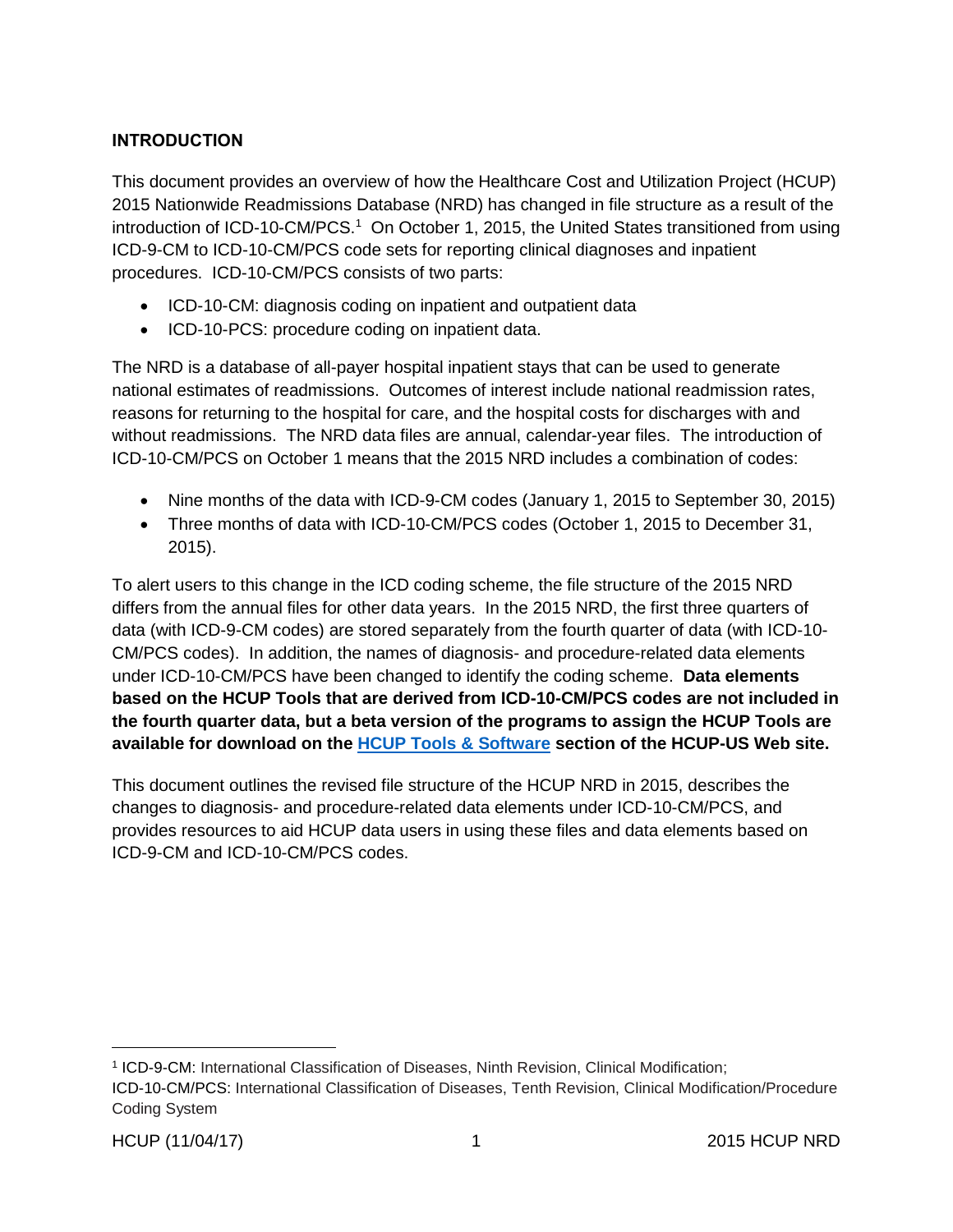### <span id="page-3-0"></span>**REVISED FILE STRUCTURE OF THE 2015 NATIONWIDE READMISSIONS DATABASE**

Because of the transition to ICD-10-CM/PCS on October 1, 2015, the 2015 NRD file structure and the locations of many of the data elements within the files have changed.

- The **Core File** continues to be a single file containing commonly used data elements (e.g., age, expected primary payer, total charges). The difference in 2015 is that data elements based on diagnoses and procedures have been moved out of the Core File and into the Diagnosis and Procedure Groups Files.
- The **Diagnosis and Procedure Groups File** has been split into two files by discharge quarter (Q1–Q3 indicating discharge quarters 1-3 with ICD-9-CM data and Q4 for discharge quarter 4 with ICD-10-CM/PCS data).
	- o **Diagnosis and Procedure Groups File for Q1**–**Q3**—Nine months of 2015 data with data elements based on ICD-9-CM codes (discharges from January 1, 2015 – September 30, 2015). The Q1–Q3 file includes diagnosis and procedure codes in addition to data elements based on ICD-9-CM codes such as Diagnosis-Related Groups (DRGs), Clinical Classification Software (CCS) categories for diagnoses and procedures, and other data elements derived from AHRQ software tools.
	- o **Diagnosis and Procedure Groups File for Q4**—Three months of 2015 data with data elements based on ICD-10-CM/PCS codes (discharges from October 1, 2015 – December 31, 2015). The Q4 file includes the ICD-10-CM/PCS diagnosis and procedure codes in data elements with the prefix "I10\_". Data elements derived from AHRQ software tools are not available in the Q4 file because the ICD-10-CM/PCS versions are still under development.<sup>2</sup>
- The **Disease Severity Measures File** has been split into two files by discharge quarter.
	- o **Disease Severity Measures File for Q1**–**Q3**—Nine months of 2015 data with data elements associated with the 3M All Payer Refined Diagnosis Related Groups (APR-DRGs) and the Elixhauser Comorbidity Software that are based on ICD-9-CM codes (discharges from January 1, 2015 – September 30, 2015)
	- o **Disease Severity Measures File for Q4**—Three months of 2015 data with data elements associated with the 3M APR-DRGs based on ICD-10-CM/PCS codes (discharges from October 1, 2015 – December 31, 2015). The Elixhauser Comorbidity Software indicators are not available in the Q4 file because the ICD-10-CM/PCS version of the software is still under development.
- The **Hospital Weights File** continues to include data elements related to hospital characteristics.

<sup>2</sup> Beta versions of the HCUP Tools & Software for ICD-10-CM/PCS are available on the [HCUP User](https://www.hcup-us.ahrq.gov/tools_software.jsp)  [Support Web site.](https://www.hcup-us.ahrq.gov/tools_software.jsp)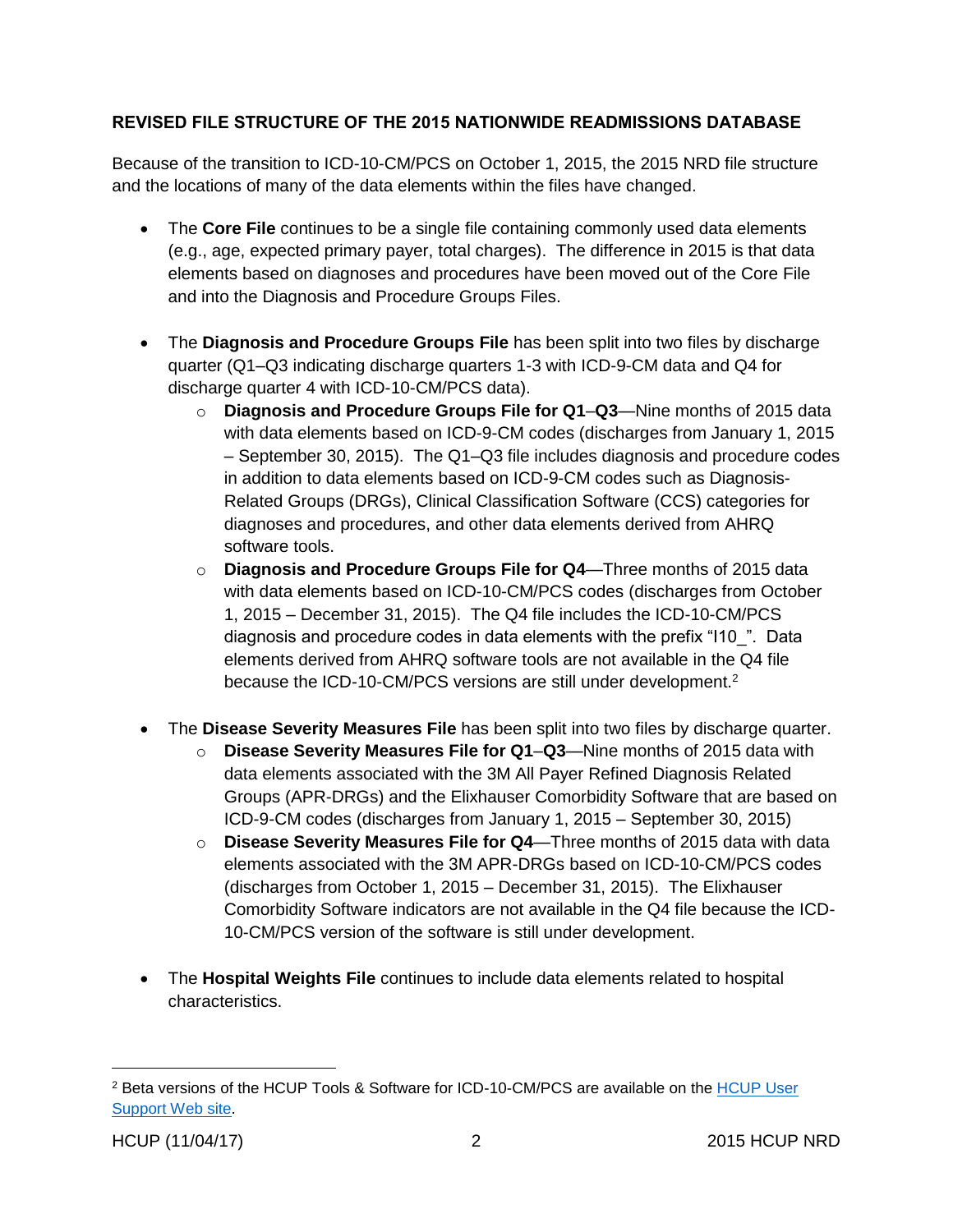#### <span id="page-4-0"></span>**DATA ELEMENTS IN THE 2015 NRD RELATED TO ICD-9-CM AND ICD-10-CM/PCS CODES**

Almost all of the diagnosis- and procedure-related data elements that are based on ICD-10- CM/PCS data have different data element names than the ICD-9-CM version. Exceptions include data elements that are based on third-party proprietary software such as Diagnosis-Related Groups (DRGs) and the 3M All Patient Refined-DRG (APR-DRG).

No data elements related to diagnosis and procedure codes are included in the 2015 NRD Core or Hospital Files. Tables 1 and 2 provide the list of data element names based on the ICD-9- CM and ICD-10-CM/PCS coding systems and their file location in the 2015 NIS:

- Table 1 includes all data elements based on *diagnosis and procedure codes* in the Diagnosis and Procedure Groups Files.
- Table 2 includes all data elements based on *diagnosis and procedure codes* in the Disease Severity Measures Files.

Complete documentation of the 2015 HCUP NRD can be found on the HCUP User Support (HCUP-US) Web site at [https://www.hcup-us.ahrq.gov/db/nation/nrd/nrddbdocumentation.jsp.](https://www.hcup-us.ahrq.gov/db/nation/nrd/nrddbdocumentation.jsp)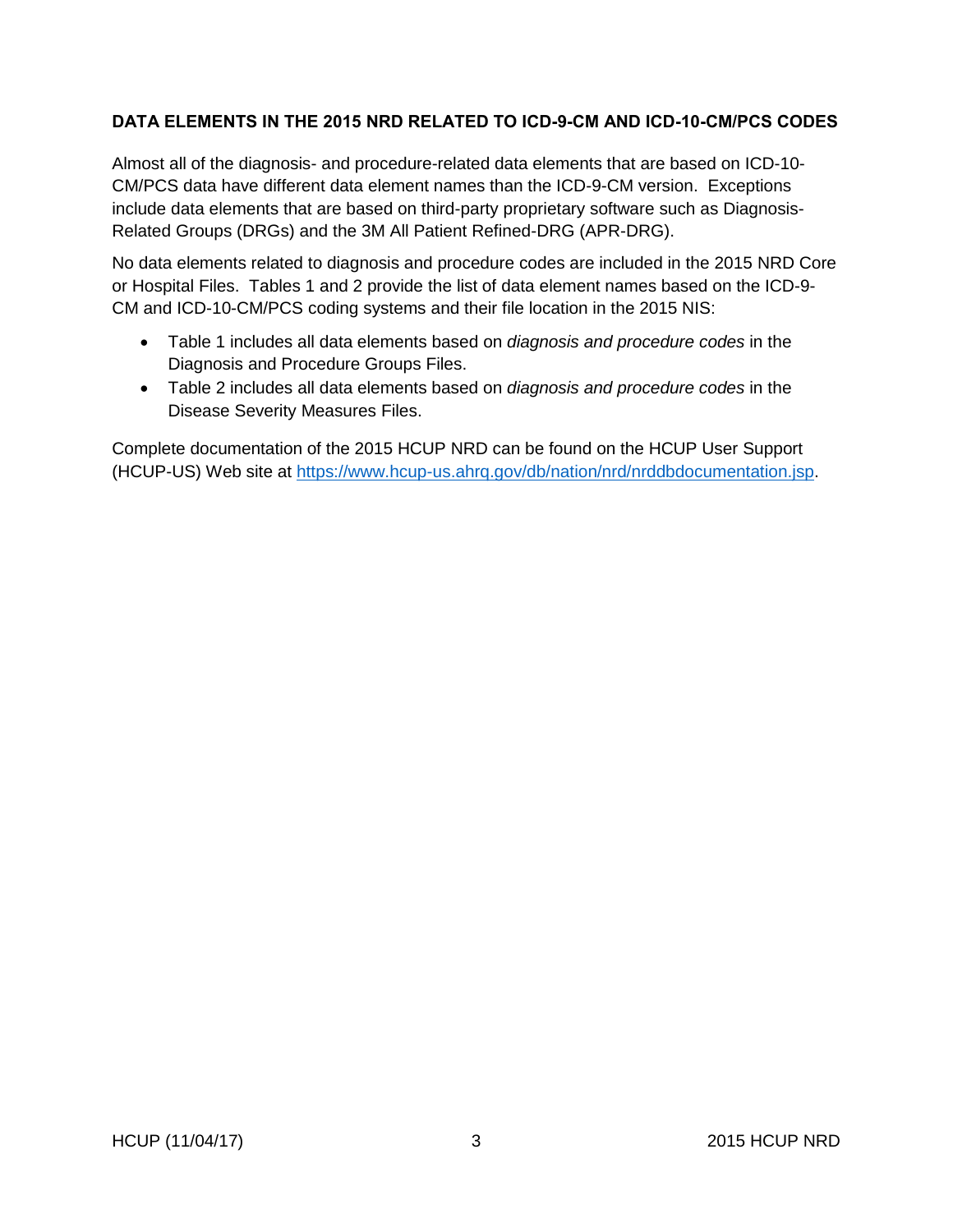# <span id="page-5-0"></span>**Table 1. Names of Data Elements Based on Diagnosis and Procedure Codes in the Diagnosis and Procedure Groups Files, Q1–Q3 with ICD-9-CM Codes and Q4 with ICD-10- CM/PCS Codes**

| <b>HCUP Data Element</b>                             | <b>ICD-9-CM Data Element</b><br>Included in the | <b>ICD-10-CM/PCS Data</b>    |  |  |
|------------------------------------------------------|-------------------------------------------------|------------------------------|--|--|
|                                                      |                                                 | <b>Element</b>               |  |  |
| <b>Description<sup>a</sup></b>                       | Q1-Q3 Diagnosis and                             | Included in the              |  |  |
|                                                      | <b>Procedure Groups File</b>                    | <b>Q4 Diagnosis and</b>      |  |  |
|                                                      |                                                 | <b>Procedure Groups File</b> |  |  |
| Data Elements based on Diagnoses Only                |                                                 |                              |  |  |
| Diagnoses                                            | DX1-DX30                                        | 110_DX1-110_DX30             |  |  |
| Number of diagnoses                                  | <b>NDX</b>                                      | <b>I10_NDX</b>               |  |  |
| CCS for diagnoses                                    | DXCCS1-DXCCS30                                  | Not available <sup>b</sup>   |  |  |
| MCC for principal diagnosis                          | DXMCCS1                                         | Not available <sup>b</sup>   |  |  |
| Chronic flag                                         | CHRON1-CHRON30                                  | Not available <sup>b</sup>   |  |  |
| Number of chronic conditions                         | <b>NCHRONIC</b>                                 | Not available <sup>b</sup>   |  |  |
| Body system                                          | BODYSYSTEM1-                                    | Not available <sup>b</sup>   |  |  |
|                                                      | BODYSYSTEM30                                    |                              |  |  |
| External cause diagnoses                             | ECODE1-ECODE4                                   | I10_ECAUSE1-                 |  |  |
|                                                      | (External cause of injury                       | <b>110 ECAUSE4</b>           |  |  |
|                                                      | codes)                                          | (External cause of morbidity |  |  |
|                                                      |                                                 | codes)                       |  |  |
| Number of E codes                                    | <b>NECODE</b>                                   | <b>110 NECause</b>           |  |  |
| CCS for external cause                               | E_CCS1-E_CCS4                                   | Not available <sup>b</sup>   |  |  |
| MCC for first external cause                         | E MCCS1                                         | Not available <sup>b</sup>   |  |  |
| Diagnosis indicating in-                             | <b>HOSPBRTH</b>                                 | Not available <sup>c</sup>   |  |  |
| hospital birth                                       |                                                 |                              |  |  |
| Data Elements based on Procedures Only               |                                                 |                              |  |  |
| Procedure vector                                     | <b>PR1-PR15</b>                                 | I10_PR1-I10_PR15             |  |  |
| Number of procedures                                 | <b>NPR</b>                                      | <b>110 NPR</b>               |  |  |
| Day of procedure                                     | PRDAY1-PRDAY15                                  | PRDAY1-PRDAY15               |  |  |
| CCS for procedures                                   | PRCCS1-PRCCS15                                  | Not available <sup>b</sup>   |  |  |
| MCC for first procedure                              | PRMCCS1                                         | Not available <sup>b</sup>   |  |  |
| Procedure class                                      | PCLASS1-PCLASS15                                | Not available <sup>b</sup>   |  |  |
| Flag for major operating                             | <b>ORPROC</b>                                   | Not available <sup>d</sup>   |  |  |
| procedure                                            |                                                 |                              |  |  |
| Data Elements based on Both Diagnoses and Procedures |                                                 |                              |  |  |
| <b>DRG</b> version                                   | <b>DRGVER</b>                                   | <b>DRGVER</b>                |  |  |
| DRG in use on discharge date                         | <b>DRG</b>                                      | <b>DRG</b>                   |  |  |
| DRG in use on discharge                              | DRG_NoPOA                                       | DRG_NoPOA                    |  |  |
| date, calculated without POA                         |                                                 |                              |  |  |
| MDC in effect on discharge                           | <b>MDC</b>                                      | <b>MDC</b>                   |  |  |
| date                                                 |                                                 |                              |  |  |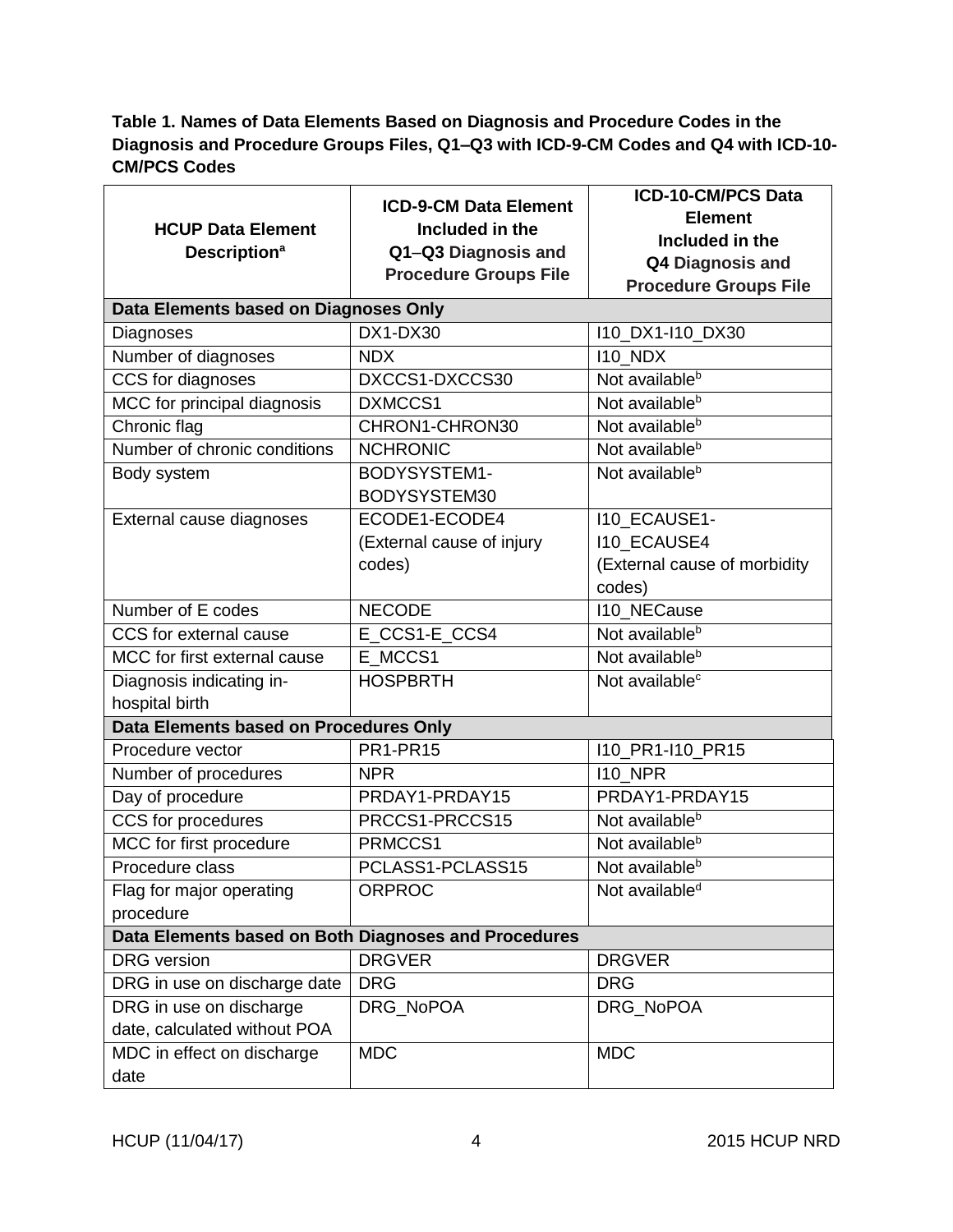| <b>HCUP Data Element</b><br><b>Description<sup>a</sup></b> | <b>ICD-9-CM Data Element</b><br>Included in the<br>Q1-Q3 Diagnosis and<br><b>Procedure Groups File</b> | <b>ICD-10-CM/PCS Data</b><br><b>Element</b><br>Included in the<br><b>Q4 Diagnosis and</b><br><b>Procedure Groups File</b> |
|------------------------------------------------------------|--------------------------------------------------------------------------------------------------------|---------------------------------------------------------------------------------------------------------------------------|
| MDC in use on discharge<br>date, calculated without POA    | MDC NoPOA                                                                                              | MDC NoPOA                                                                                                                 |
| Flag for neonatal, maternal, or<br>mixed record            | <b>NEOMAT</b>                                                                                          | Not available <sup>e</sup>                                                                                                |
| Hospital service line                                      | <b>SERVICELINE</b>                                                                                     | Not available <sup>f</sup>                                                                                                |

Abbreviations: CCS, Clinical Classifications Software; DRG, diagnosis-related group; HCUP, Healthcare Cost and Utilization Project; ICD, International Classification of Diseases; ICD-9-CM, International Classification of Diseases, Ninth Revision, Clinical Modification; ICD-10-CM, International Classification of Diseases, Tenth Revision, Clinical Modification; MCC, multiple chronic conditions; MDC, major diagnostic category.

a Detailed descriptions of the HCUP data elements are available on the HCUP User Support Web site under [NRD database documentation.](https://www.hcup-us.ahrq.gov/db/nation/nrd/nrddbdocumentation.jsp)

<sup>b</sup> Data elements derived from HCUP software tools are not available on the Q4 file because the ICD-10- CM/PCS versions are under development. If an ICD-10-CM/PCS version of AHRQ software tools are needed, please refer to the HCUP [Tools and Software](https://www.hcup-us.ahrq.gov/tools_software.jsp) section of the HCUP-US Web site.

<sup>c</sup> A definition of HOSPBRTH has not been developed using ICD-10-CM diagnosis codes.

<sup>d</sup> ORPROC is derived from the procedure class which is not available on the Q4 file; therefore, ORPROC also is not available.

<sup>e</sup> A definition of NEOMAT has not been developed using ICD-10-CM/PCS codes.

<sup>f</sup> SERVICELINE is derived from the principal diagnosis CCS and DRGs. Because the diagnosis CCS is not available on the Q4 file, SERVICELINE also is not available.

.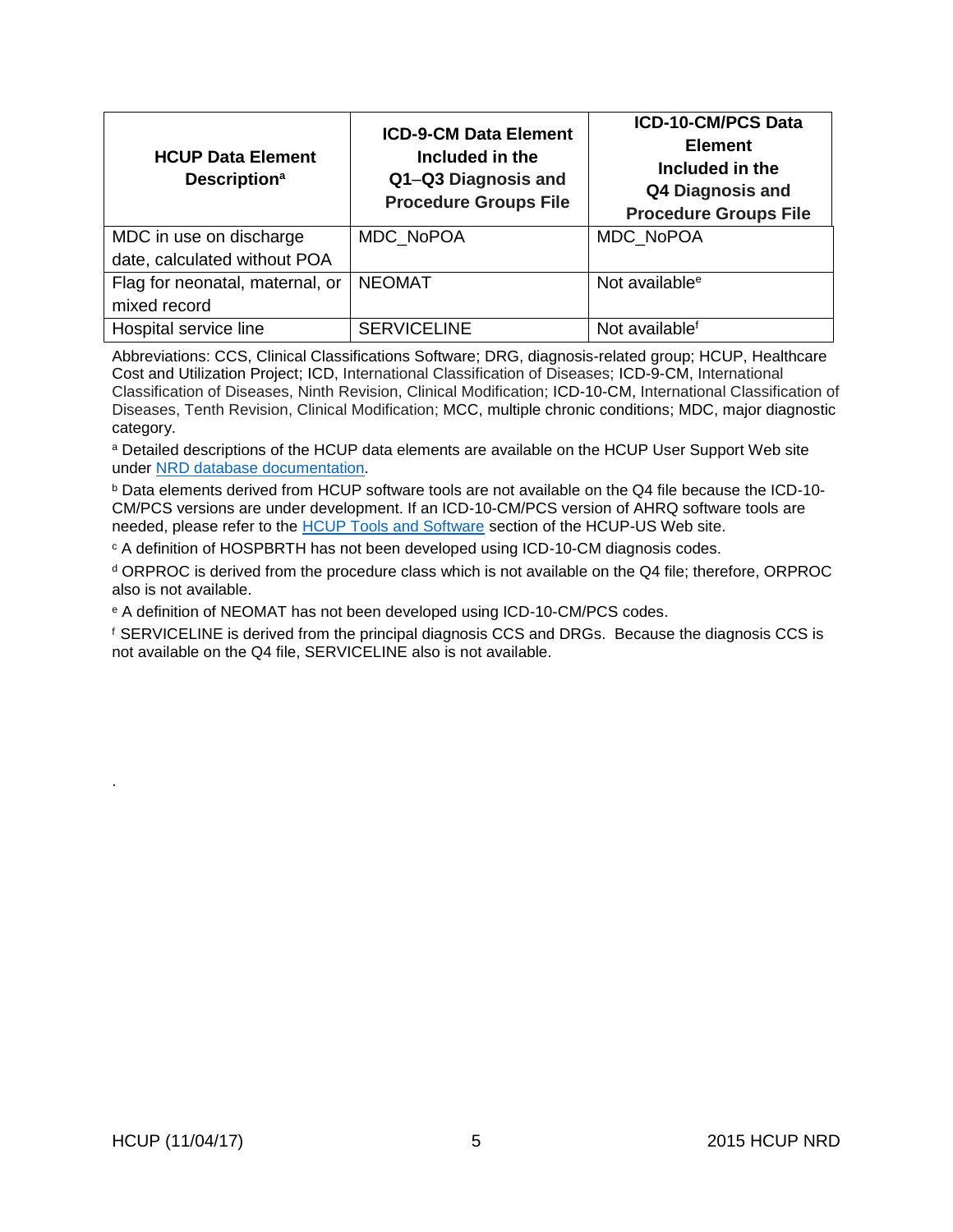### <span id="page-7-0"></span>**Table 2. Names of Data Elements Based on Diagnoses and Procedure Codes in the Disease Severity Measures Files, Q1–Q3 with ICD-9-CM Codes and Q4 with ICD-10- CM/PCS Codes**

|                                 | ICD-9-CM                                | ICD-10-CM/PCS                |
|---------------------------------|-----------------------------------------|------------------------------|
| <b>HCUP Data Element</b>        | <b>Data Element</b>                     | <b>Data Element</b>          |
|                                 | Included in the                         | Included in the              |
| <b>Description</b> <sup>a</sup> | Q1-Q3 Disease Severity                  | <b>Q4 Disease Severity</b>   |
|                                 | <b>Measures File</b>                    | <b>Measures File</b>         |
| <b>Elixhauser Comorbidity</b>   | $CM$ <name comorbidity="" of=""></name> | Not available <sup>b</sup>   |
| Software data elements          | There are 29 different                  |                              |
|                                 | comorbidity data elements.              |                              |
| All patient refined-DRG         | <b>APRDRG</b>                           | <b>APRDRG</b>                |
| All patient refined-DRG:        | <b>APRDRG_Risk_Mortality</b>            | <b>APRDRG_Risk_Mortality</b> |
| risk of mortality subclass      |                                         |                              |
| All patient refined-DRG:        | <b>APRDRG Severity</b>                  | APRDRG_Severity              |
| severity of illness subclass    |                                         |                              |

Abbreviations: DRG, diagnosis-related group; HCUP, Healthcare Cost and Utilization Project; ICD-9-CM, International Classification of Diseases, Ninth Revision, Clinical Modification; ICD-10-CM/PCS, International Classification of Diseases, Tenth Revision, Clinical Modification and Procedure Coding System.

a Detailed descriptions of the HCUP data elements are available on the HCUP User Support Web site under [NRD database documentation.](https://www.hcup-us.ahrq.gov/db/nation/nrd/nrddbdocumentation.jsp)

<sup>b</sup> Data elements derived from HCUP software tools are not available on the Q4 file because the ICD-10- CM/PCS versions are under development. If an ICD-10-CM/PCS version of AHRQ software tools are needed, please refer to the **HCUP Tools and Software** section of the HCUP-US Web site.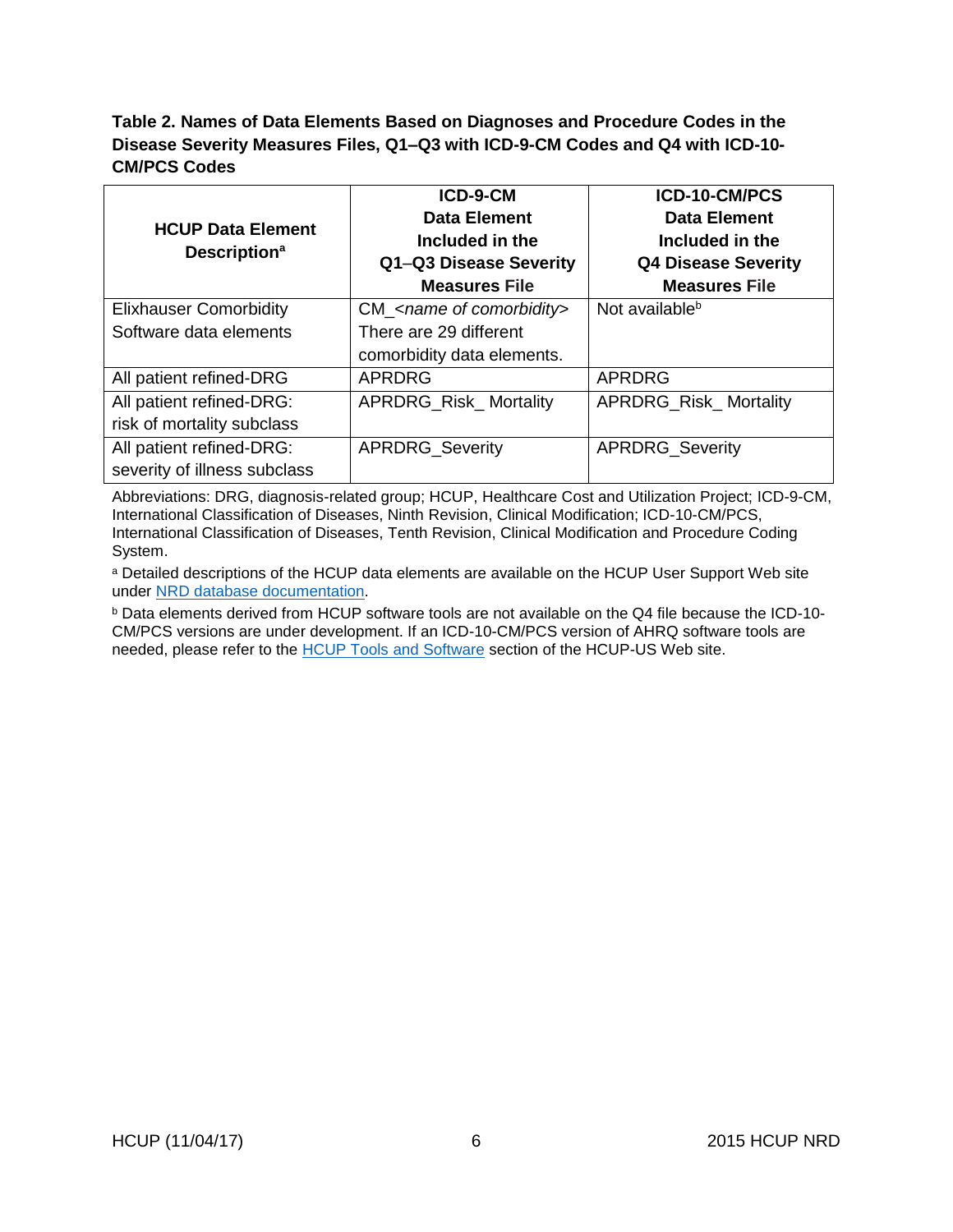## <span id="page-8-0"></span>**STUDYING READMISSIONS USING THE 2015 NRD**

The NRD was designed to support many different types of readmission analyses. Analysts can use the information contained in the NRD to define the index event and readmission specific to their topic of interest. Common terminology is first defined:

- *Index event* the starting point for analyzing repeat hospital visits.
- *Readmission* a subsequent inpatient admission within a specified time period after discharge of the index stay; readmission may be for a specific cause or any cause.

The index event is typically defined by a combination of clinical and demographic criteria. Inclusion and exclusion criteria should be used to define an index event indicator that identifies NRD discharges as an index event specific to the analysis of interest. The NRD does not include a data element for index events because they are specific to each analysis. The NRD includes the information necessary to define different types of index events.

Deciding which discharge months should be included when qualifying an index event depends on (1) the time that will be allowed for a readmission, and (2) the data year. For example, if studying 30-day readmissions with the 2014 NRD, the index event might be limited to those occurring in the discharge months of January through November. That allows the month of December for 30 days of follow-up.<sup>3</sup> In contrast, defining index events using the 2015 NRD needs to take into consideration the transition to ICD-10-CM/PCS on October 1, 2015. For example, if inclusion criteria for index events are based on ICD-9-CM diagnosis or procedure codes, these codes will only be available for the first nine months of the year. As such, it may be advisable to limit diagnosis- or procedure-specific readmissions analyses to these nine months. Selection of the time period will depend on whether the study is focused on diagnosisand/or procedure-specific index events and readmissions. Consider three examples:

- Example 1. Index events are not defined by diagnoses and/or procedure codes followed by all-cause 30-day readmissions
	- $\circ$  Index events not defined by ICD-9-CM codes but other criteria (e.g., expected payer, age): Limit the index event to the discharge months of January through November. This allows December to identify all-cause 30-day readmissions.
	- $\circ$  All-cause readmissions: Use discharge months of January through December. Twelve months can be included because all-cause readmissions are not dependent on diagnosis/procedure coding.
- Example 2. Index events defined by diagnoses and/or procedure codes followed by allcause 30-day readmissions
	- o Index events defined by ICD-9-CM codes (e.g., diabetes, hip replacement): Limit the index event to the discharge months of January through September with ICD-9-CM data
	- $\circ$  All-cause readmissions: Use discharge months of January through October. October data with ICD-10-CM/PCS data can be included because all-cause

<sup>&</sup>lt;sup>3</sup> Although it would be advantageous to be able to select a more specific date for a cut-off, patient confidentially concerns limited the available information on the admission and discharge dates to discharge month (data element DMONTH) and discharge year (data element YEAR).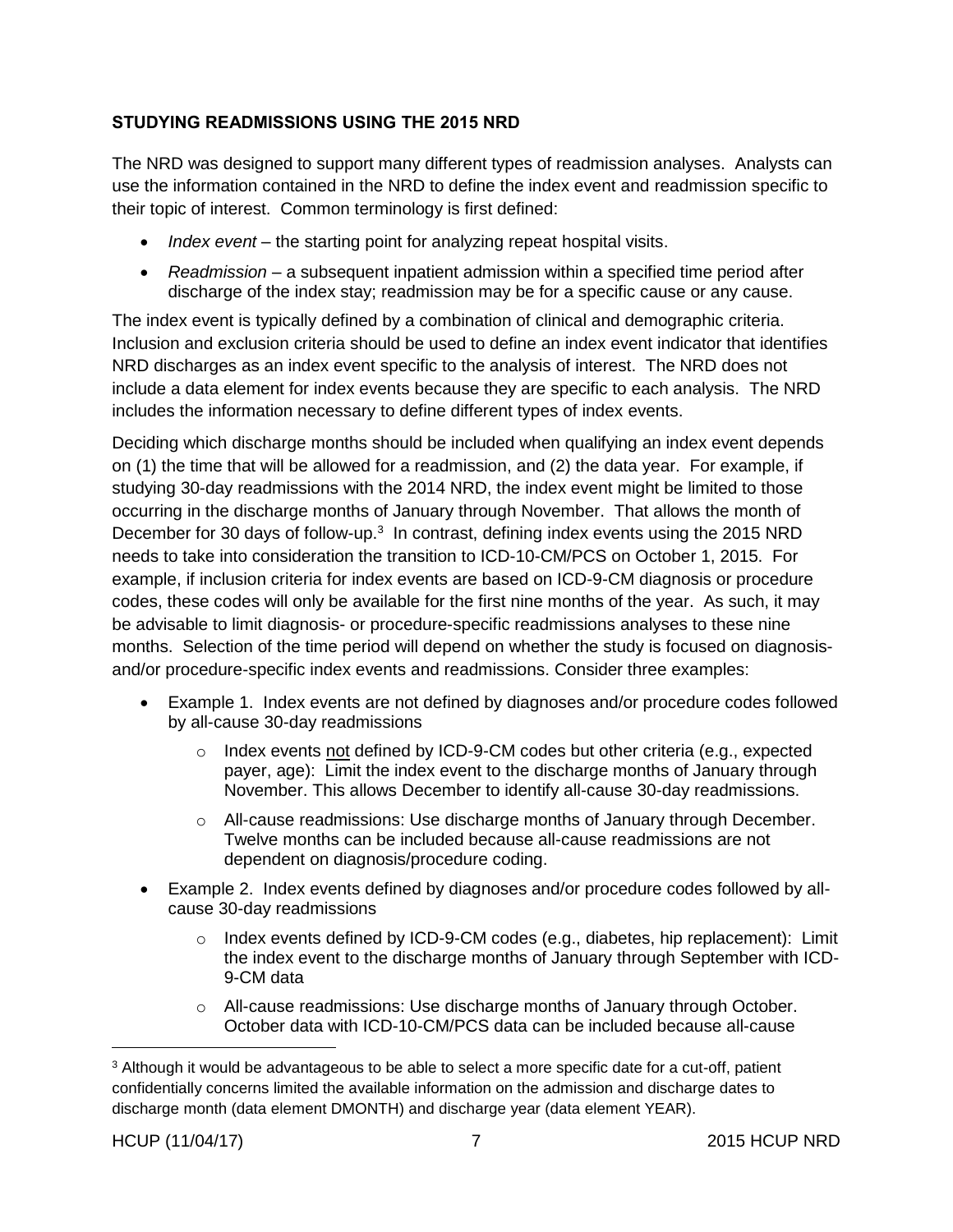readmissions are not dependent on diagnosis/procedure coding.

- Example 3. Both index events and 30-day readmissions are defined by diagnoses and/or procedure codes
	- o Index events defined by ICD-9-CM codes (e.g., diabetes, hip replacement): Limit the index event to the discharge months of January through August with ICD-9- CM data
	- o Readmissions based on ICD-9-CM codes (e.g., post-surgical infection): Use discharge months of January through September (with ICD-9-CM codes). October through December should be excluded from consideration unless the ICD-10-CM/PCS codes can be identified that are equivalent to the ICD-9-CM codes used to define readmissions in January through September.